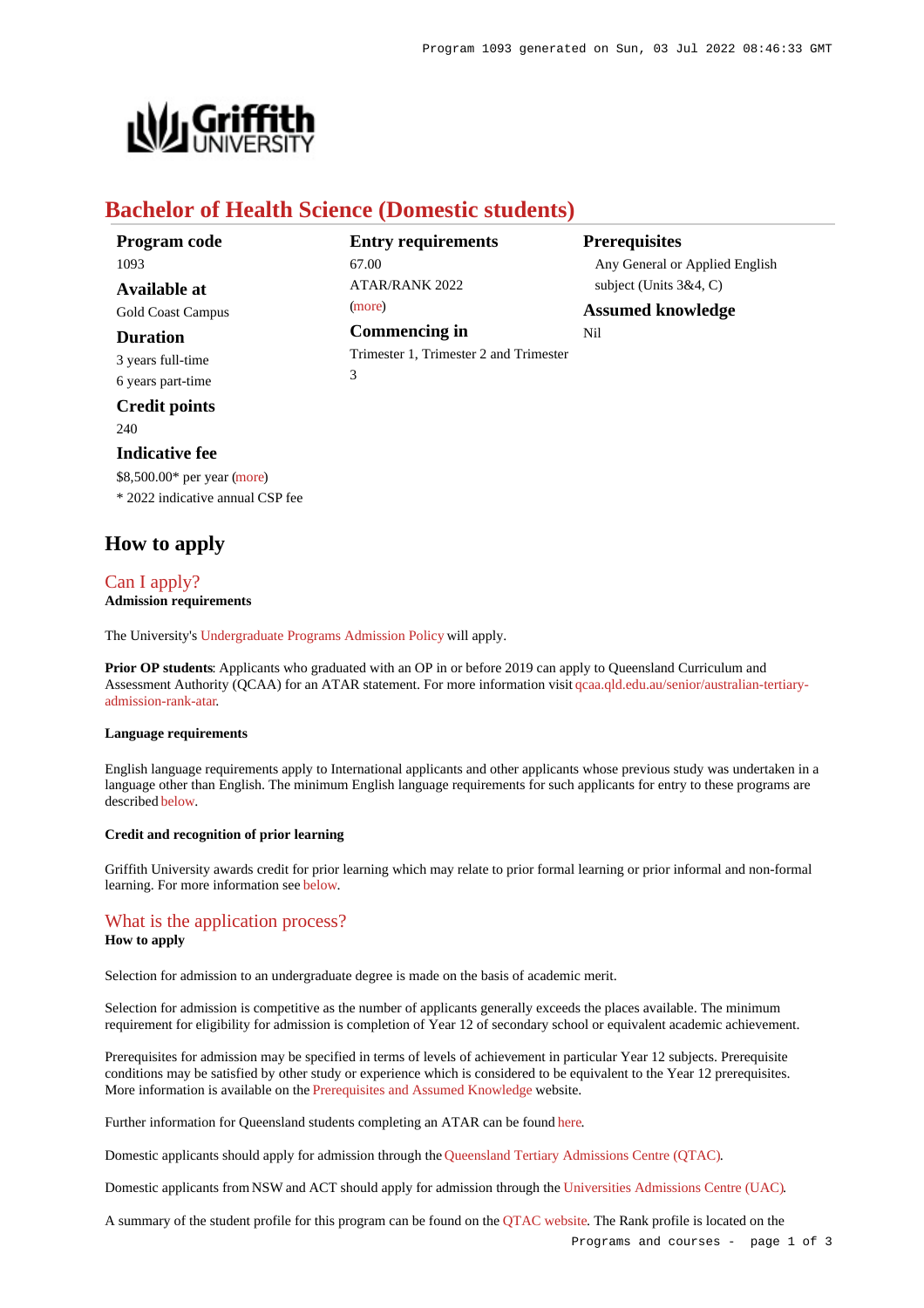#### **Student Profile** tab.

# [What are the language requirements?](https://www148.griffith.edu.au/programs-courses/Program/1093/HowToApply/Domestic#language)

**Language requirements**

English language requirements apply to International applicants and other applicants whose previous study was undertaken in a language other than English. The minimum English language requirements for such applicants for entry to this program are as follows:

- A minimum overall band score of 6.5 on IELTS (Academic) with no sub-score of less than 6.0
- OR a minimum score of 575 on TOEFL
- *OR* an internet-based (iBT) TOEFL score of 79 (no sub-score less than 19)
- OR no score less than 3+ in each skill of the ISLPR (conducted by ISLPR Language Services only)
- OR a minimum overall score of 176 (no score less than 169) on C1 Advanced (formerly Cambridge Certificate in
- Advanced English) **or** C2 Proficiency (formerly Cambridge Certificate of Proficiency in English)
- OR an overall score of 58 in the Pearson Test of English (Academic) with no score less than 50.

English test results must be no more than two years old.

Applicants should refer to the following University policy for further information:

[Undergraduate Programs Admission Policy](http://policies.griffith.edu.au/pdf/Undergraduate Programs Admission Policy.pdf)

International students who successfully complete the [Direct Entry Program \(DEP\)](https://www.griffith.edu.au/international/griffith-english-language-institute/courses/direct-entry-program) will satisfy the English Language requirements for this Griffith degree.

The Direct Entry Program (DEP) is not available for Domestic students.

If you do not meet the University's specified English language requirements, you may wish to contact the Griffith English Language Institute to increase your eligibility for entering a Griffith University program. This Institute offers a number of English language and other courses at both its Brisbane and Gold Coast branches:

[Griffith English Language Institute](https://www.griffith.edu.au/international/griffith-english-language-institute)

# [What are the QTAC/UAC entry requirements?](https://www148.griffith.edu.au/programs-courses/Program/1093/HowToApply/Domestic#tac-entry-requirements) **QTAC application information**

**Bachelor of Health Science**

**ATAR/RANK \*** 67.00

**VET Qualification**

Certificate III

**QTAC code**

233312

**Duration**

3 years full-time

**Prerequisites**

Any General or Applied English subject (Units 3&4, C).

**Recommended**

One of Biology, Chemistry, Physics or Mathematical Methods (Units 3&4, C).

## **UAC application information (for NSW and ACT applicants)**

**Bachelor of Health Science**